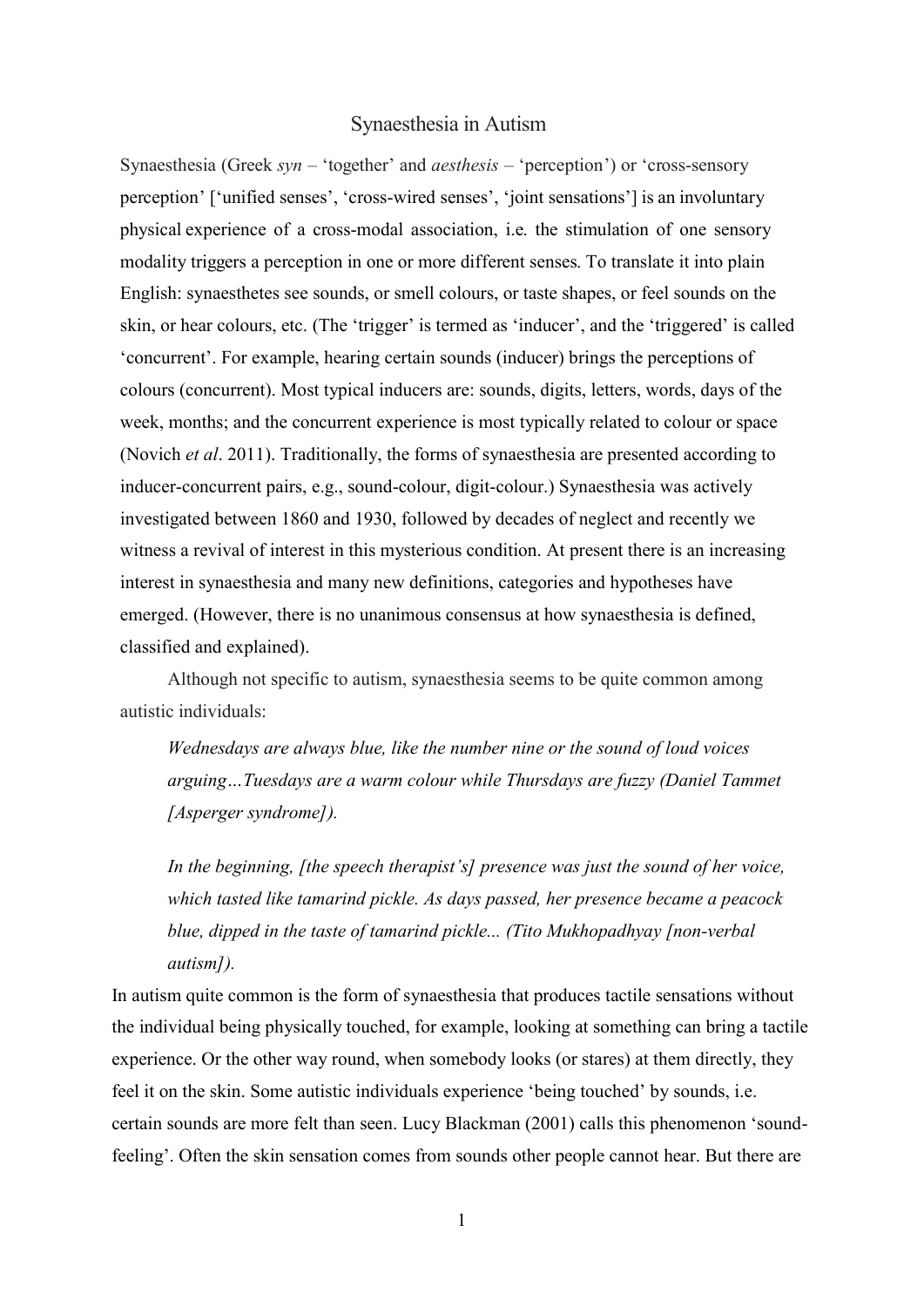no strict rules as the experiences, interpretation and response change at different times. Some can be even *hit* by sounds. What is even more interesting, the sound can be both felt on their skin and seen by their eyes simultaneously. Too much noise creates visual chaos – making it impossible to interpret their environment and comprehend what is going on around them.

Synaesthesia is not homogenous and can manifest in different ways; in other words, there are different variations/forms/kinds of synaesthesia. Many synaesthetes have more than one form of synaesthesia.

Different kinds of synaesthesia are classified according to the time they occur, for example:

- *Constitutional synaesthesia* (Grossenbacher 1997) starts very early in childhood, and it is constant during the lifetime. Constitutional synaesthesia is also known as *developmental synaesthesia* (Harrison & Baron-Cohen 1997), *idiopathic*, or *strong synaesthesia* .
- *Acquired or postaccidental synaesthesia* occurs during adulthood as a result of neurological dysfunction, or an accident, or disease.
- $\triangleright$  There are some other phenomena that some researchers consider as variants of synaesthesia, e.g.: *pain synaesthesia*: when pain is felt in colour (Taber's 1981).

 According to the number of senses involved, several classifications have been suggested. For example, Marks and Odgar (2005) distinguish between the *intramodal synaesthesia* (when the inducer and the concurrent are of the same sensory modality, e.g., while reading a printed text, the words are perceived in colour) and the *intermodal synaesthesia* (when the inducer of one sensory modality triggers the concurrent in another sensory modality).

The constitutional synaesthesia can be of two types:

 *Two-sensory* (or *bimodal*) synaesthesia, when stimulation of one sensory modality triggers the perception in a second modality, in the absence of direct stimulation of this second modality. For example, someone may complain about the sour taste of the neighbour's voice. There can be many different combinations of senses. The examples of this type are: coloured-hearing (when a sound triggers the perception of a colour); coloured-olfaction (when a smell triggers the perception of a colour); coloured-tactility (when a touch triggers a colour); coloured-gustation (when a taste triggers the perception of a colour); tactile-hearing (when a sound triggers tactile sensation); tactile-vision (when a sight triggers feeling shapes and textures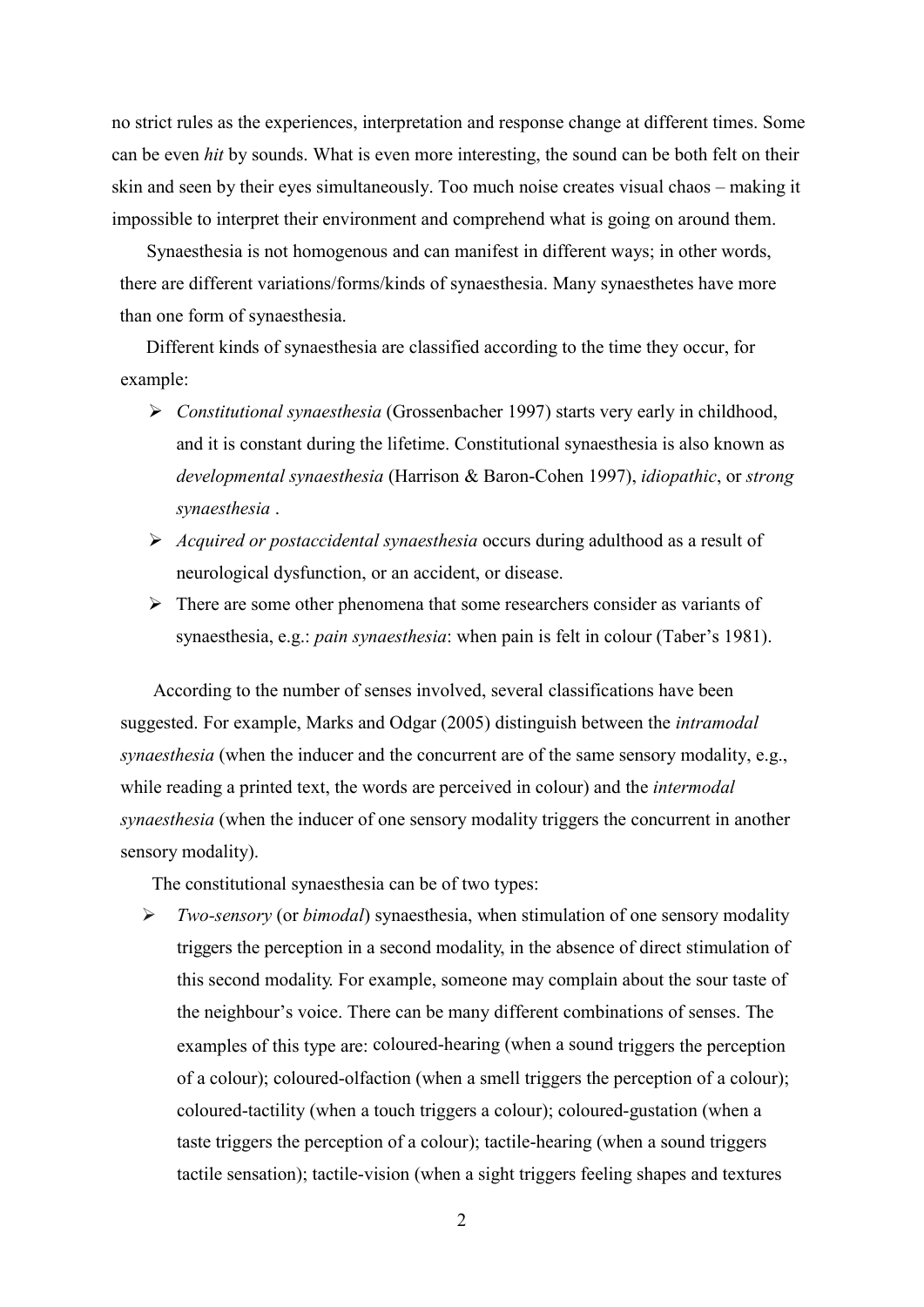pressing the skin); tactile-gustation (when a taste is experienced as a shape); audiomotor (when the sounds of different words trigger different postures or movements of the body etc.)<sup>1</sup>

 *Multiple sensory* (or *multimodal*) synaesthesia, when more than two senses are involved, i.e. when one inducer evokes simultaneous sensations in several sensory modalities. That's when it get really complicated. A child may experience the taste of the sound while simultaneously seeing the colour and experiencing tickling sensation on the skin. One individual with autism (cited in Cesaroni & Garber 1991) describes the experience of sounds as 'vague sensations of colour, shape, texture, movement, scent or flavour. It is as if information was received in several modes even though the signal comes from one source.' Jim Sinclair speaks about the colours of voices and the tactility of music.

Examples of seeing colours while hearing sounds in synaesthesia are well known. Some individuals seem to see not only the colours of their acoustic environment but also the density, shape and movement of sounds. E.g.:

*"I could hear nothing but social talk from voices, which slowly formed a collective tunnel around me. I could gradually see the tunnel turning solid around me, as more voices gathered to shape it. Its opaqueness prevented me from seeing the wall or the ceiling or the bouncing energy across the room that I had seen before. I saw myself in that tunnel, within its diameter" (Mukhopadhyay 2008).*

While 'crossing the tunnel' in order to 'see the light and breathe in fresh air', Tito actually crossed the street to come to the door of the house opposite. His mother followed him, and it was her voice that melted the tunnel back into the conventional physical world.

Another major distinction is made between *sensory synaesthesia*, also known as the *lower form of* synaesthesia – occurring on the lower sensory level, and *cognitive synaesthesia* which combines sensory (usually colour) and semantic triggers – when letters/words/numbers are heard or read they are experienced as colours; or numbers are experienced as shapes or form. There is a variant of the cognitive synaesthesia – a *conceptual synaesthesia*: when abstract concepts (e.g., units of time, mathematical operations) are perceived as shapes or colours projected internally or into the environment

<sup>&</sup>lt;sup>1</sup> This strange form of synaesthesia seems to be rare. Cytowic (2002) reports one case of an adolescent who positioned his body in various postures according to the sounds of different words (both English and nonsense sounds.) The physician who described this case re-tested the boy (without warning) ten years later and this boy, without hesitation, assumed the identical postures of a decade earlier.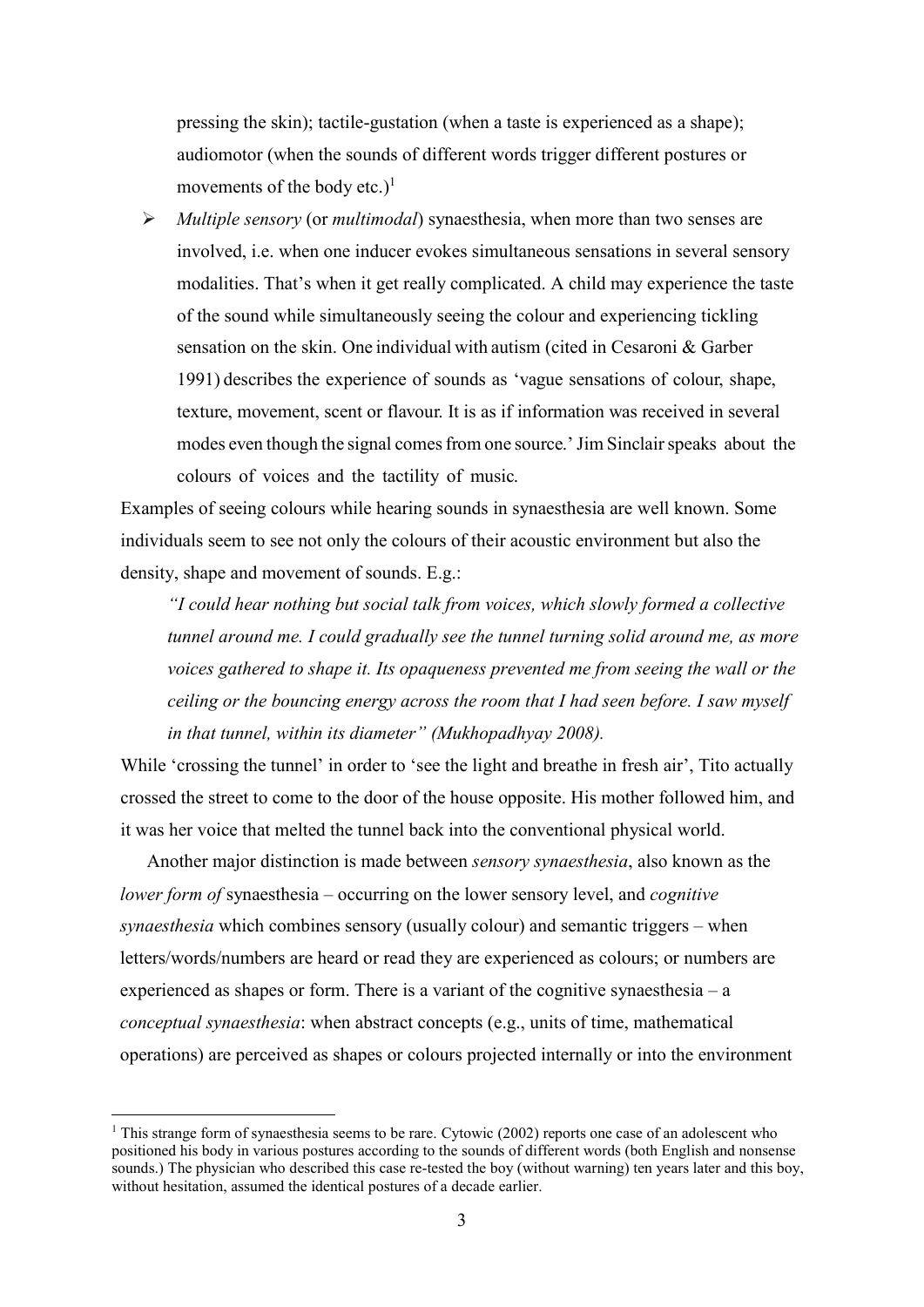(Carpenter 2001) or, for example, when an arithmetic problem was presented: 5+2, the answer was 'yellow' (for 7) (Dixon *et al*. 2000).<sup>2</sup>

One of my first experiences of synaesthesia was during my teaching days at my school for autistic children. I brought some coloured alphabet blocks into the classroom for fun learning. But seven year-old Lena definitely didn't think this idea was much fun. She grabbed a block and threw it across the room: "The colour is wrong!" "C" isn't yellow, it's brown!" More blocks (with Lena's commentaries) followed the first one.

 In his fascinating book *Born on a Blue Day*, Daniel Tammet (2006), an adult with Asperger syndrome describes fascinating ways he perceives numbers and words. He describes experiencing numbers as cities which he can walk through, while the colour of the word depends on the initial letter, for example:

*'yoghurt' is a yellow word, 'video' is purple (perhaps linked with 'violet') and 'gate' is green. I can even make the colour of a word change by mentally adding initial letters to turn the word into another: 'at' is a red word, but add the letter T to make 'that', the word's colour is now orange. Not all words fit the initial letter pattern: words beginning with the letter A, for example, are always red and those beginning with W are always dark blue (Tammet 2006).*

Some synaesthetes have several forms of synaesthesia, while others – only one form of synaesthesia.<sup>3</sup>

More often synaesthesia is unidirectional: for example, sight may be experienced as touch but touch does not trigger visual perceptions.

Most people with synaesthesia do not complain of their condition because forthemit istheir normal perception of the world and they are not aware of it causing any disadvantages. Moreover, they often enjoy it and think that losing their unique perception would be upsetting. When asked if they'd want to rid of their synaesthetic experiences, most would say 'no', because they see their condition not as a problem/disability but rather as a

<sup>2</sup> Nikolić (2009) has suggested a new term to describe this phenomenon – 'ideaesthesia (meaning, 'sensing concepts' or 'perceiving meaning'), because mental activation of a concept or idea is associated with a certain perception-like experience. However, in these forms of synaesthesia, learning seems to play and important role – before one has, e.g., letter/word/number-colour/flavour, etc. So, the triggers are cultural artefacts (numerals, letters, words) which are acquired after extensive experience. In contrast, synaesthetic experiences represent more natural categories which are 'just there' in the outside world and which can be understood without cultural education (Meier 2013).

<sup>3</sup> The most famous case of multiple synaesthesia is described by A.R. Luria in *The Mind of Mnemonist* – his detailed observations of Shereshevsky (referred to as S. in the book) who had synaesthesia of a much greater degree than in many other cases – Shereshevsky's synaesthesia involves at least four senses – sight, sound, taste and touch: he experienced a word's taste and weight, while simultaneously sensing something oily through his hand, or a slight ticking in his left hand caused by a mass of tiny, lightweight points.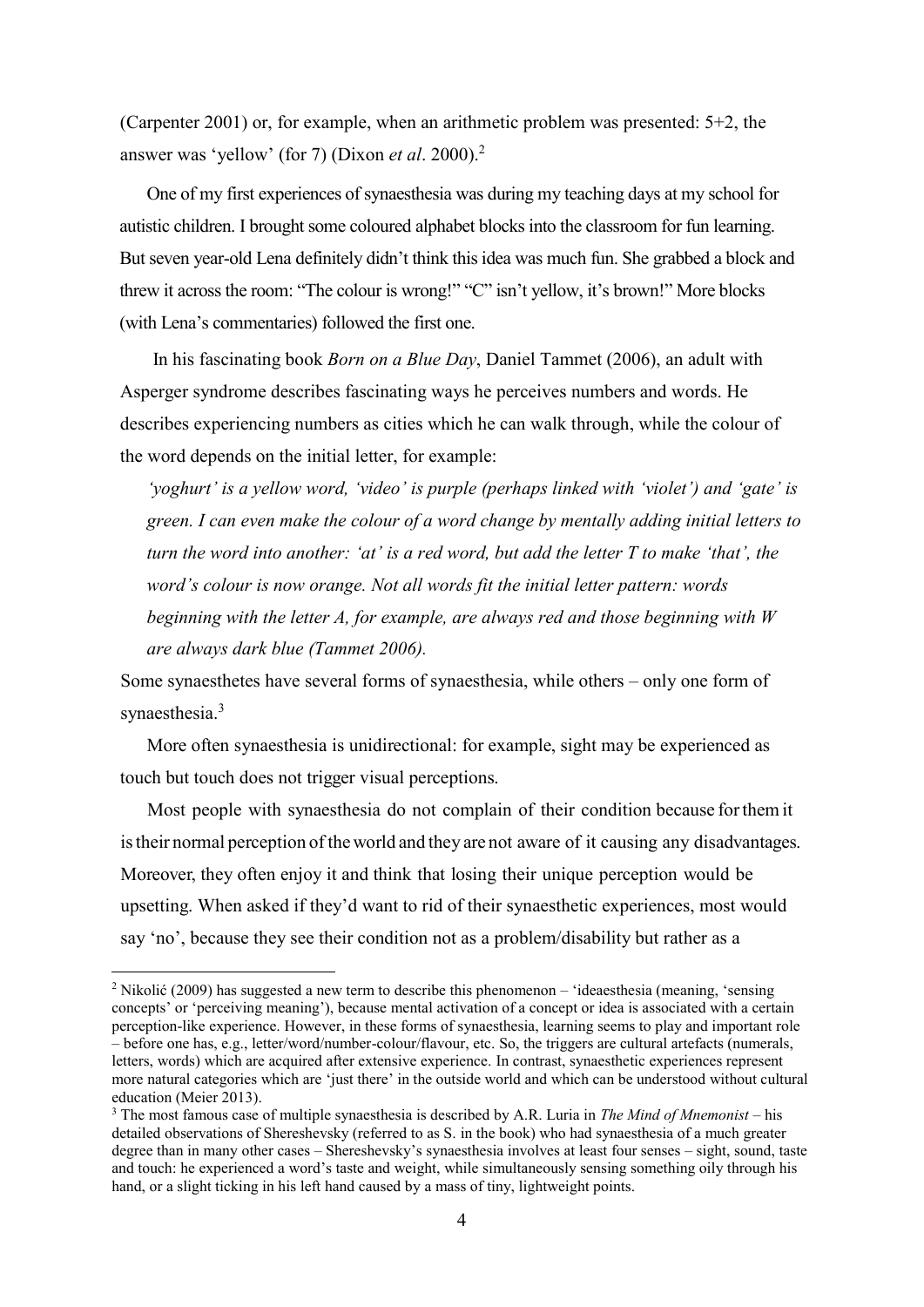different (and wonderful!) way to perceive the world, and they cannot imagine their life without it.

This leads to the paradoxical conclusion that dysmodularity is not always maladaptive (Baron-Cohen 1996). Though it is true only if synaesthesia is unidirectional, whereas in case of 'two-ways' (bidirectional) synaesthesia (when, for example, a synaesthete not only sees colours when he hears sounds, but also hears sounds whenever he sees colours) the individual really suffers fromthe condition: they can experience stress, dizziness and information overload. Because of this, they may avoid noisy or colourful places, and may withdraw completely. And if a synaesthete has autism (with other sensory problems as well) it becomes harder to deal with sensory overload (Bogdashina 2016; Богдашина 2014); or a child can experience problems with the voice of his communicative partner because the voice hurts or sends flashes of colour that disrupts the understanding. Or the voice may be so pleasant (with pleasurable sensory experiences – colour, movement, etc.) and fascinating that the person cannot focus on the conversation and lose the meaning of verbal utterances, e.g.:

*"*[Test in a research laboratory] I was aware that I was supposed to hear what he *[Claude, researcher] was reading. I was aware that I would be asked questions… And I was also aware that I did hear. The difference is that I heard his voice more than I heard his words. Claude read. I heard his voice fill up the space between the files… I saw the voice transform into long apple green strings…Claude read. I watched those strings vibrate with different amplitudes… I saw those snapped strings form knots like entangled silk, the color of apple green and yellow. Clause read. I heard his voice and saw its vibrations blowing away those silk threads all over the floor. [When asked what Claude was reading and given a piece of paper and a pencil] I [wrote] about the beauty of the color green, when yellow sunshine melt its way through newly grown leaves. Why did I write that, instead of just writing that I had not listen to his passage? I wanted to be honest in my own way about my experience of this situation, as my perception was interpreting it to me when translated into language" (Mukhopadhyay 2008).*

When Alex (a child with autism and synaesthesia) is in a state of sensory overload, his synaesthetic experiences aggravate his condition (autism) and can lead to 'panic attacks' and aggression. After one of these 'incidents' he tried to give his explanation of what had happened: '*In the shop I heard black, then the word broke down into pieces and they*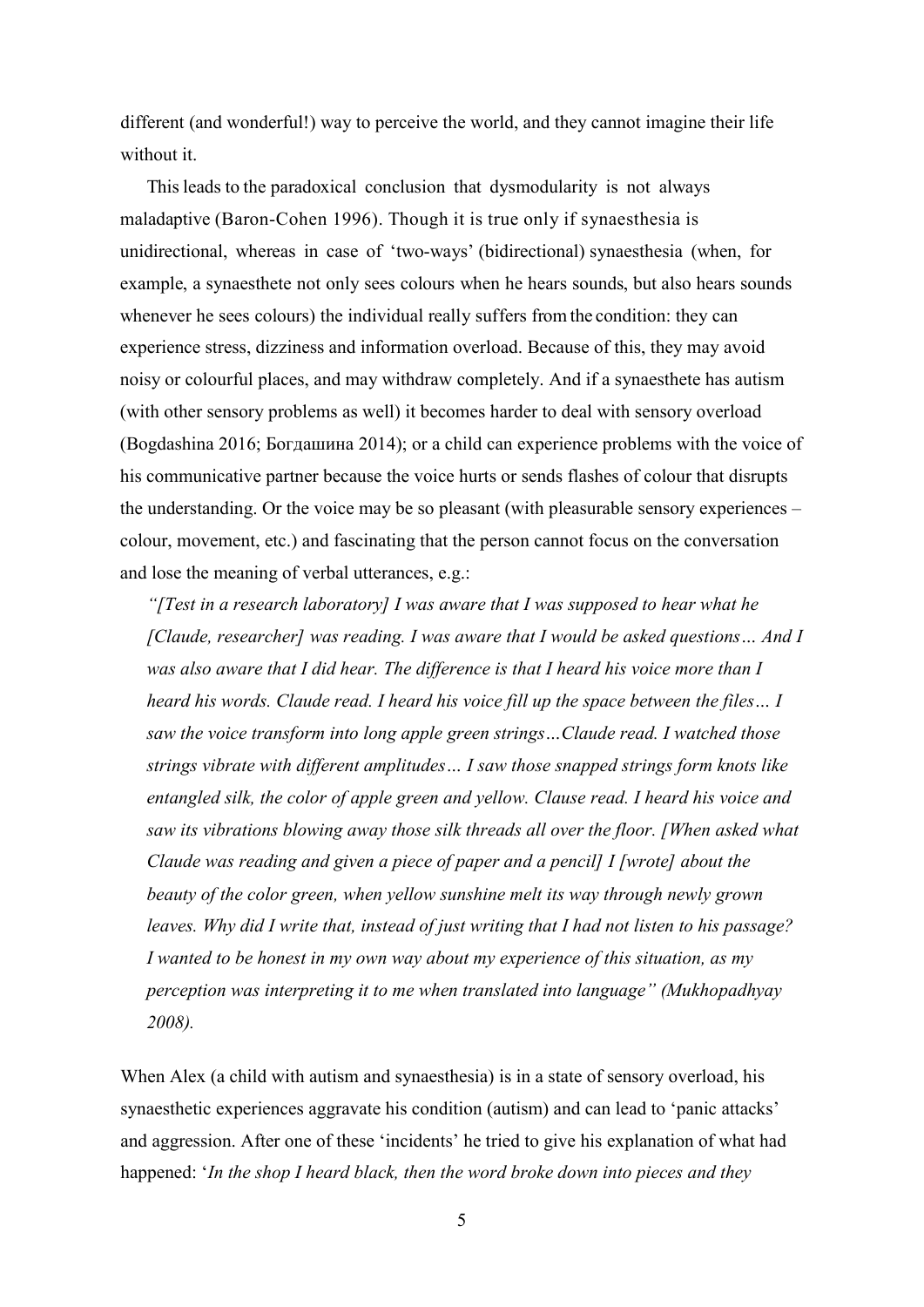*entered my eye. I became blind because everything was black.*' At the time I was bewildered with his explanation, and placed his 'reports' into the category 'confusing'. However, in 2011 I came across the account by Brian King, a social worker who is on the spectrum himself, as well as father of three autistic children. King says that when he is listening to someone speak, he can see each word; words scroll through the air in front of him. If someone repeats a word in a conversation Brian sees it in a darker colour; and if his communicative partner emphasises that word while speaking, it literally jumps out at him like 3D. So Alex sees not only colours in response to sounds, but also words (yes, words) when he hears them. If he sees the 'wrong word' (or as he says his 'eyes see the wrong word') we are all in trouble. His panic attack is not far away, and the consequences may be unpredictable.

The research of prevalence shows that from two to five per cent of the population have synaesthesia (Simner *et al.* 2006). Though the fact that synaesthesia does occur in autism is recognized, it is considered to be rare. The analysis of the personal accounts of autistic individuals shows that synaesthesia is not rare in this population and practically all combinations of senses have been found. Probably, the reported low incidence of synaesthesia in autism can be accounted for by the fact that because many autistic children with synaesthesia don't realise that other people cannot, say, hear sounds while seeing colours. To them, it's a normal way to perceive the world. Even very articulate adults with autism find it difficult to express their experiences because they are so different from the 'norm'. And of course, unappreciated…

Synaesthesia is believed to be genetic.<sup>4</sup> Synaesthetic experience is very individual; for example, among people who see coloured sounds there is no specific colour for each sound from person to person. Learning disabilities seem more common in synaesthetes,

There are some general features of synaesthesia, suggested by Cytowic (1995/2002):

- *-* Synaesthesia is involuntary. It is a passive experience that happens to someone. The sensations cannot be suppressed or incurred, though the intensity is influenced by the situation they occur in.
- *-* Synaesthesia is projected into the environment: it is not just in the head but the individual actually sees a sound, hears a sight, etc.; it is perceived externally in peripersonal space, the limb-axis space immediately surrounding the body.

<sup>4</sup> The most famous case is that of the Russian novelist Vladimir Nabokov's family where both hi and his mother perceived letters and words in colour. (Interestingly, they couldn't agree on the colour of letters as their synaesthetic experiences were not identical.)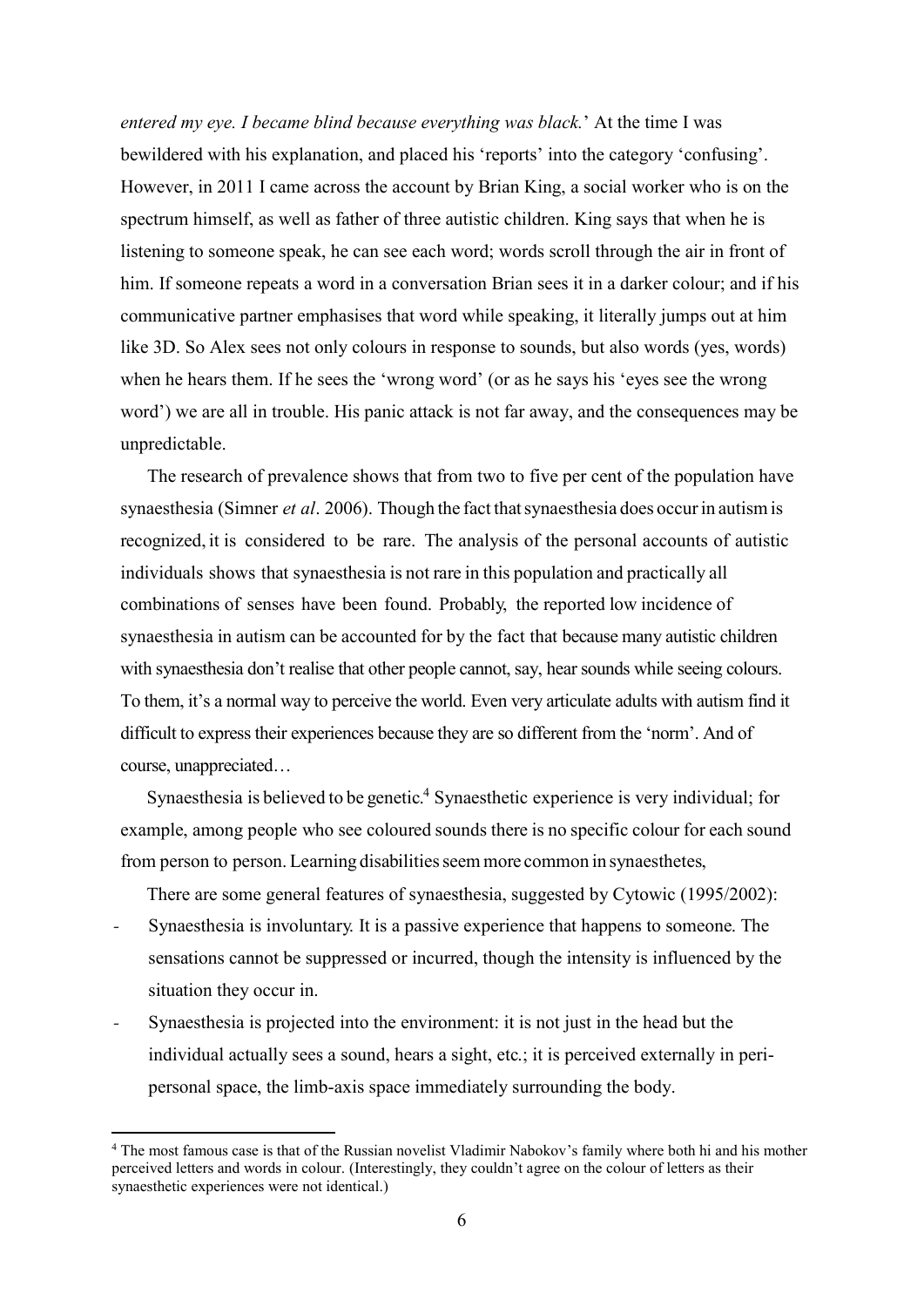- *-* Synaesthetic perceptions are durable and generic, i.e. they do not change over time or situation and they are always experienced with the stimulus.
- Synaesthesia is memorable: the synaesthetic sensations are remembered best.
- Synaesthesia is emotional: having this experience causes ecstasy.

Synaesthetes are observed to have uneven cognitive skills. They are reported to prefer order, neatness, symmetry and balance. They are more prone to unusual experiences such as déjà vu, clairvoyance, etc. Among their deficiencies the most commonly reported are rightleft confusion (allochiria), poor math skills and a poor sense of direction. Here we can see some similarity between the synaesthetic and autistic features.

One of the most common features of synaesthetes is their superior memory (due to their parallel sensations). Synaesthetes often rememberthe secondary perception betterthan the primary one. Some people may forget the name of the person they know but remember the colour, or taste, or even the temperature of the word. This is how Daniel Tammet accounts for his ability to remember words and numbers:

*Seeing words in different colours and textures aids my memory for facts and names… It also helps me to learn other languages. I currently know ten languages… Associating the different colours and emotions I experience for each word with its meaning helps bring the words to life… When I read or think about the word I immediately see the colour in my head, which evokes the meaning (Tammet 2006). …[M]y mind perceives numbers as complex, multidimensional, coloured and textured shapes. Using these shapes, I was able to visualise and remember the digits of pi in my mind's eye as a rolling numerical panorama, the beauty of which both* 

*fascinated and enchanted me (Tammet 2009).* 

They remember conversations, verbal instructions, movie dialogues, text blocks in books, precise location of objects, furniture arrangements, etc. in every detail.

Cytowic proposes the concept of synaesthesia as the premature display of a normal cognitive process. This implies that we are all synaesthetic, and that only a few people are consciously aware of the holistic nature of perception. Meier & Rothen (2013) have provided empirical evidence that synaesthesia is associated with a distinct cognitive style – a vivid imagery cognitive style. Graphemes involve serial, analytic processing (a verbal cognitive style), whereas colours are visual and involve parallel holistic processing (a visual cognitive style); the combination of a verbal and a vivid imagery visual styles and their ability to switch easily between the two may be the core of the cognitive benefits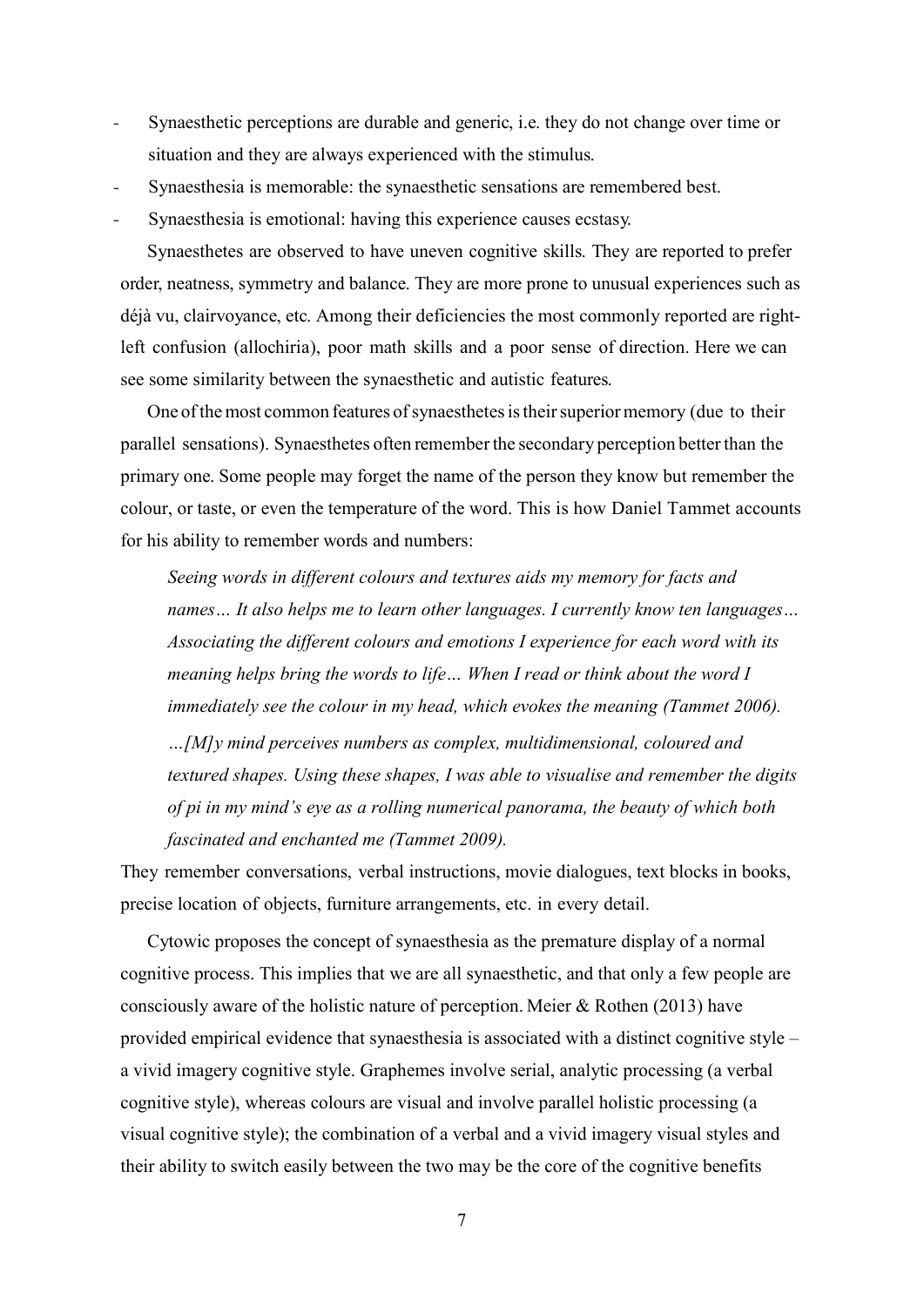related to grapheme-colour synaesthesia.

Many autistic people with synaesthesia cherish their unique perspectives as a valid way to perceive the world around them, e.g.:

*I gain so much beauty and meaning from the way my senses work! My hearing is oversensitive and this is bothersome at times, but I wouldn't change it because I don't want to lose the colors of voices and the tactility of music (Sinclair 1998).*

# [Box:] Some tips : Synaesthesia in Autism (These are meant only as a very general guide to what to think about.)

1. How to recognise synaesthesia:

These are just a few indicators of possibility of synaesthesia.

*Sensory synaesthesia*:

Watch the reactions of the child to sensory stimuli: you can suspect synaesthesia if the person:

- covers/rubs/hits/blinks eyes in response to a sound/taste/smell/touch;

*-* covers/hits ears in response to a visual stimulus/taste/smell/touch/texture;

- complains about (is frustrated with) a sound in response to

colours/textures/scent/flavour/touch;

- makes swallow movements in response to a visual/auditory stimulus/smell/touch;

- complains about (is frustrated with) taste in response to a visual/auditory stimulus/smell touch;

- covers/rubs/hits, etc. the nose in response to a visual/auditory stimulus/taste/touch;

- complains about (is frustrated with) feeling colours/sounds, etc. while being touched;
- complains about (is frustrated with) feeling being touched when being looked at;

- complains about (is frustrated with) backache, etc./heat/cold in colourful/crowded, noisy places with lots of movement;

- involuntary movements/postures of the body in response to a visual/ auditory stimulus/smell/taste.

### *Conceptual synaesthesia*:

- complains about (is frustrated with) the 'wrong' colours of letters/numbers, etc. written on coloured blocks, etc.

- talks about 'wrong words', 'wrong colours', etc.;

- (when asked where he sees words, numbers, etc.) points in the air in front of him.

There are many more unique experiences and interpretations of the environments which are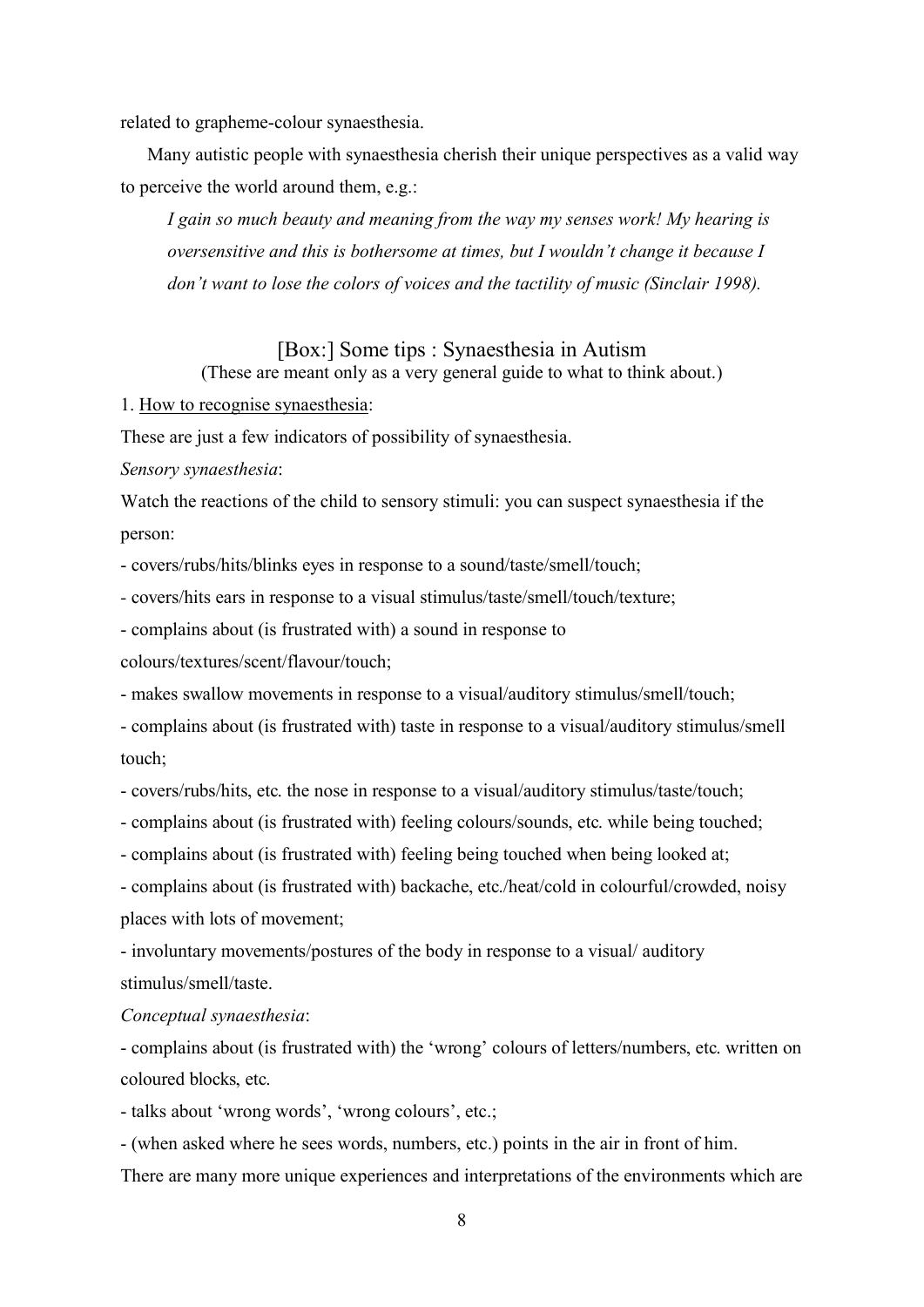hard to categorise as each individual develops their own systems and associations.

2. There are many forms of synaesthesia, which we don't know yet:

Listen to your child, don't dismiss their attempts to explain what they experience. (Many won't talk about it either because they are not aware that their experiences are different from those around them, or because they don't want to be considered 'mad'/'psychic', or because of their communication problems (inability/difficulty to express themselves), or lack of language altogether.

Some synaesthetes have only one form of synaesthesia, while others – several forms and variants of synaesthesia.

### 3. Different perception:

Most synaesthetes don't complain about their condition because for them, their perception of the world is normal – the colours of voices, tactile experience of music, smells of sounds and many other unique perceptions. The experiences are very real. In many ways, it's an enriched multidimensional experience of the world, leading to creativity and originality of thoughts, insights and expressions.

### 4. Problems:

'Two-way' (bidirectional) synaesthesia can be overwhelming, resulting in sensory information overload, stress and disorientation – making it impossible to interpret their environment and comprehend what is going around them. If this is the case, it's better to avoid noisy crowded places and/or provide respite from difficult situations. We should remember that the child's synaesthesia can be aggravated by many other sensory problems that can (and must) be addressed.

Some autistic individuals with synaesthesia can be intrigued by the colour and movement of the voice that they are unable to comprehend what the voice is saying and become confused and disoriented in social situations. If you suspect this is the case, talk in small 'doses' (1-2 sentences) and regularly pause to check if the child is 'with you' (following what you are talking about).

5. Strengths and advantages:

It's useful to see synaesthesia as a distinct cognitive style. Seeing sounds/words/numbers in colours, feeling them as textures help them to remember information. Often their secondary perceptions are much more vivid and vibrant than the primary ones; so they provide additional cues to retrieve the information from memory. The combination of a sensory imagery and a verbal thinking styles provide original ways to solve problems.

\* \* \*